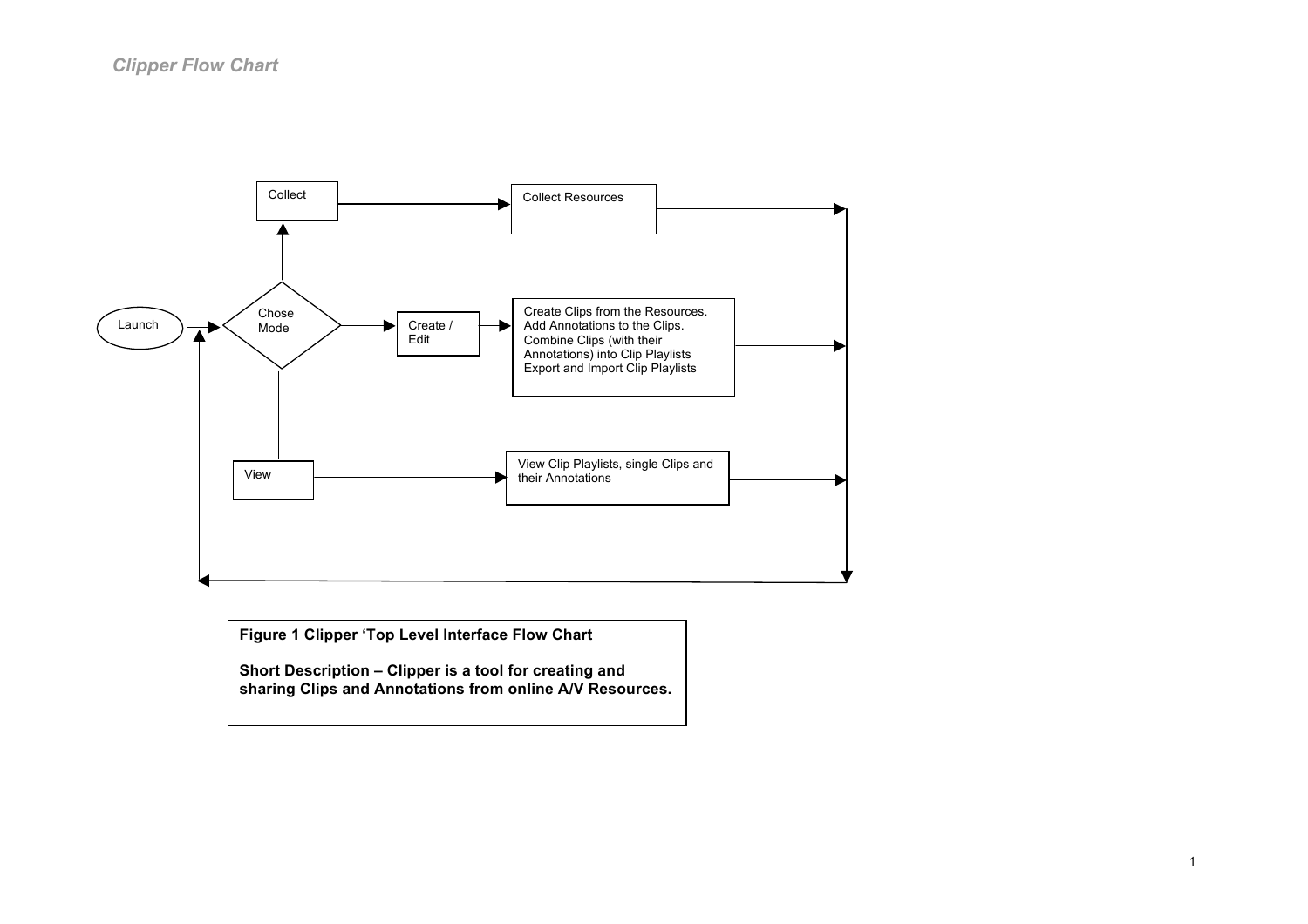*Clipper Flow Chart*

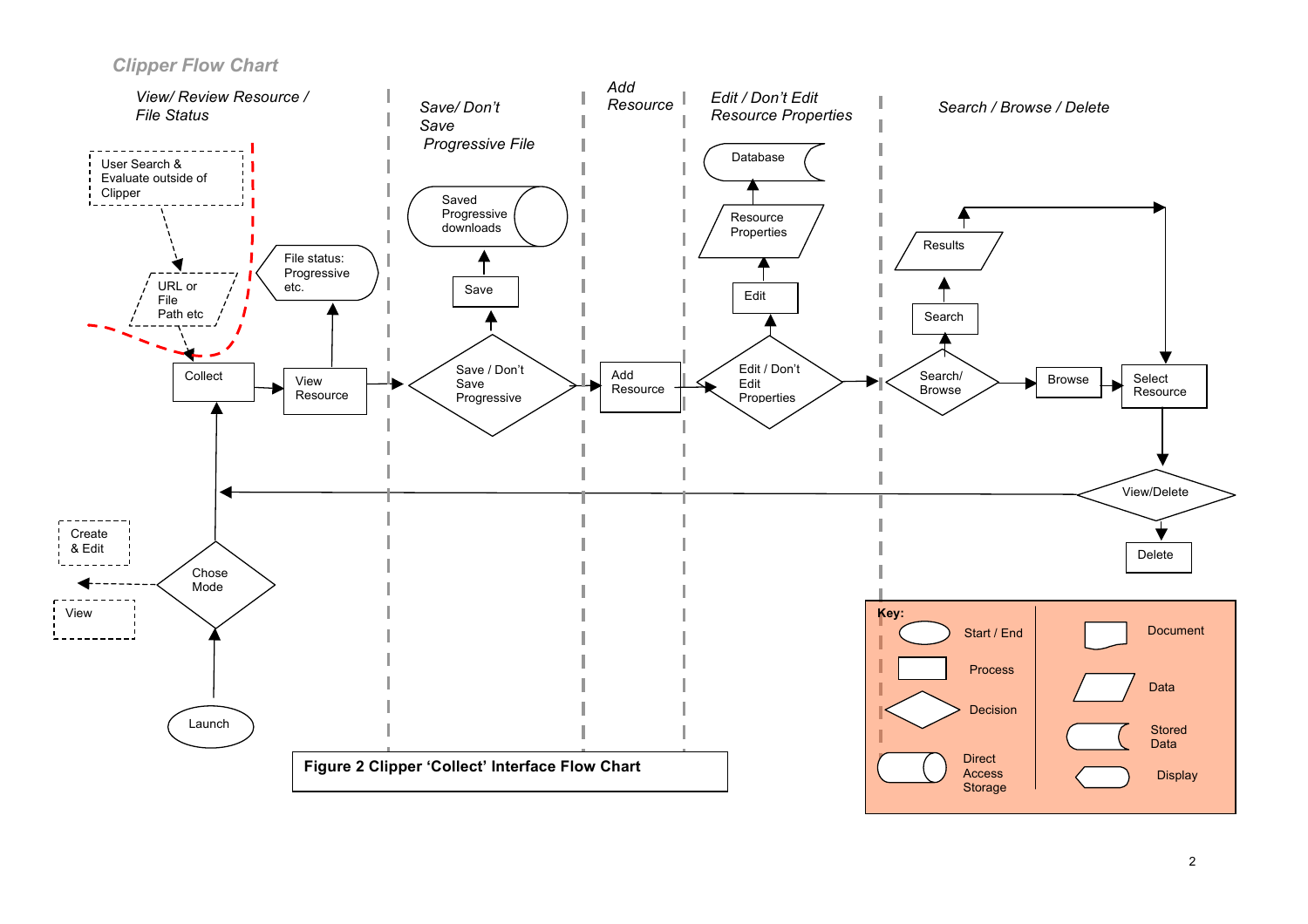*Clipper Flow Chart*

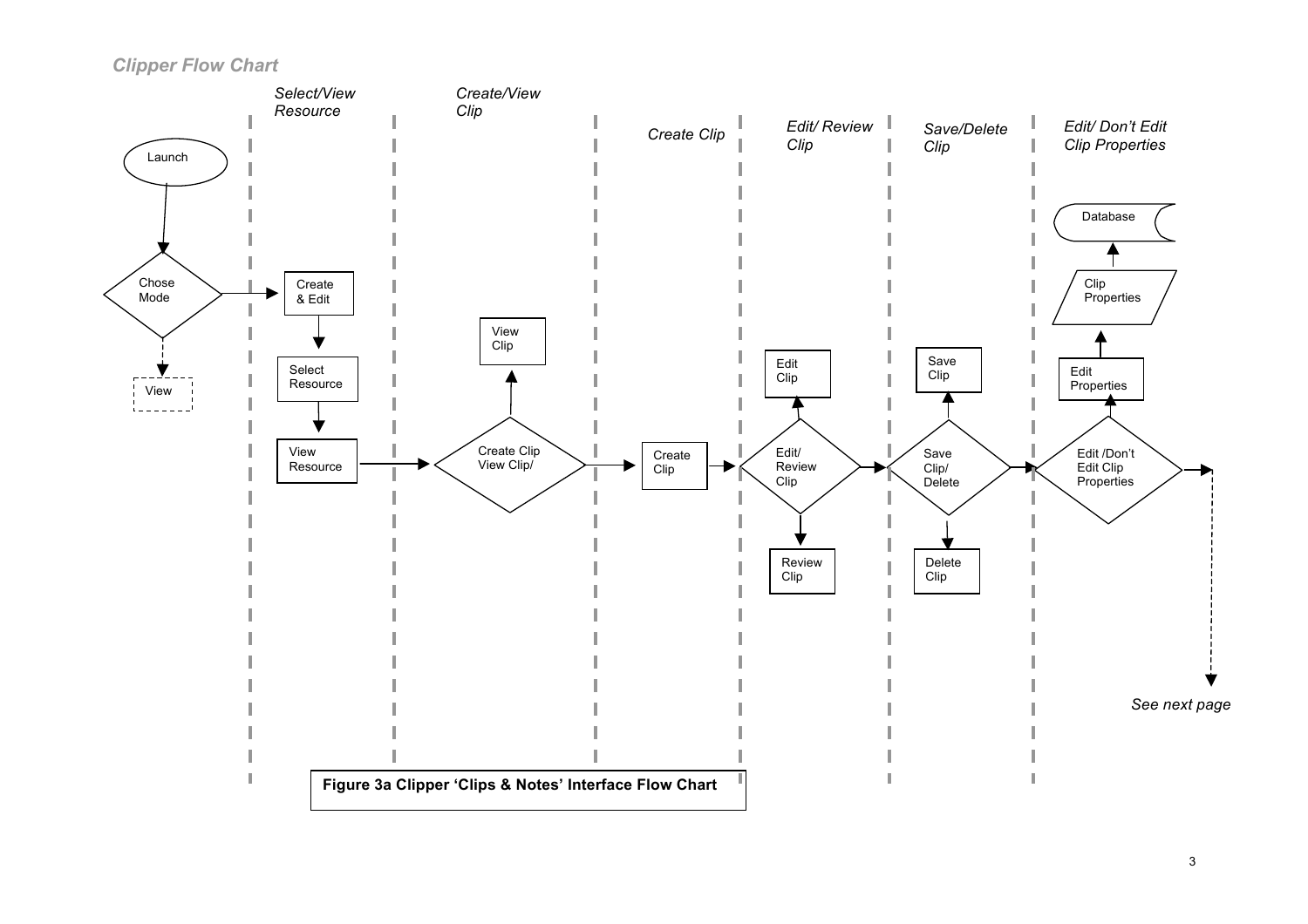